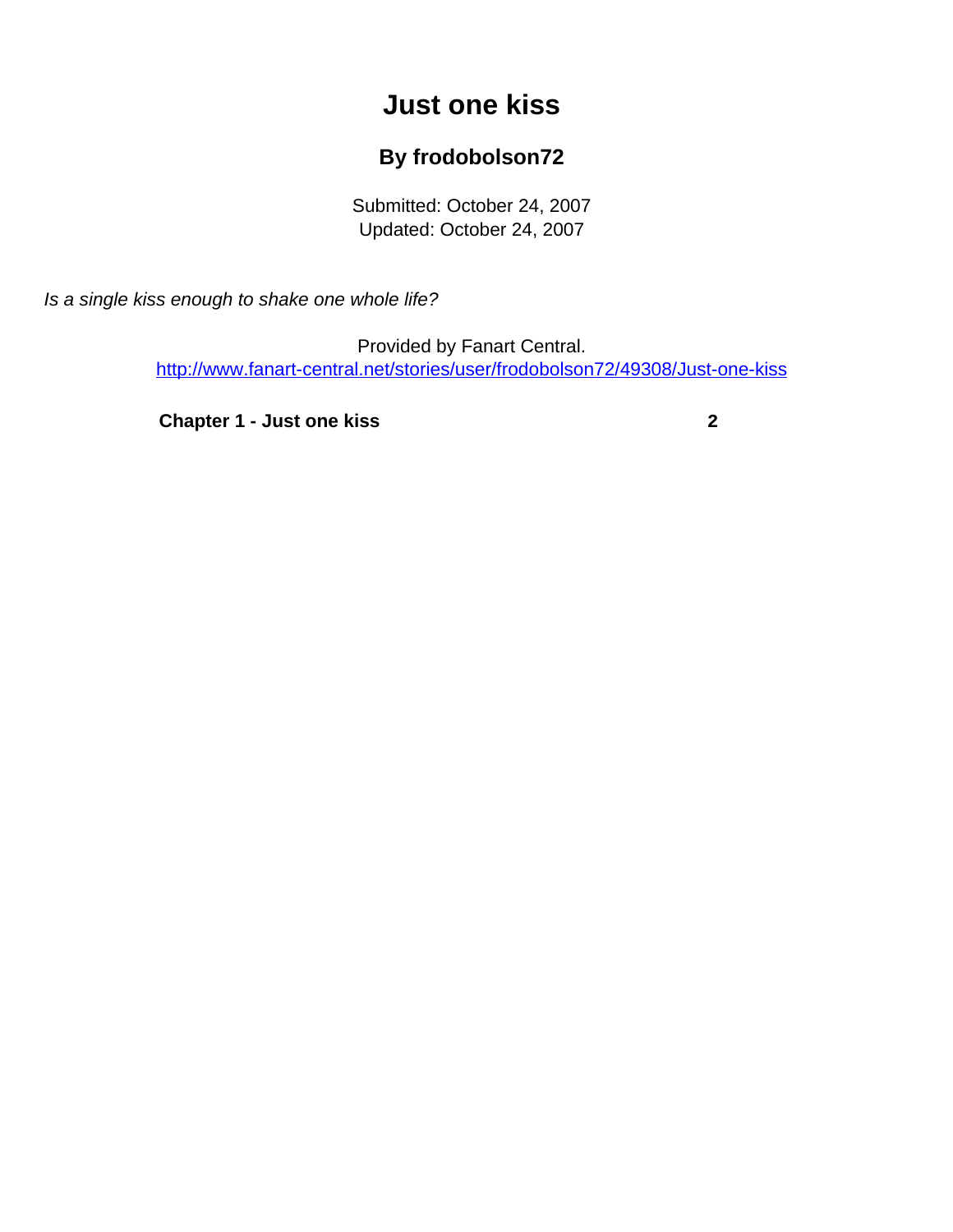## **1 - Just one kiss**

## <span id="page-1-0"></span>JUST ONE KISS

Just one kiss…but only thinking about it made her tremble like a leaf. Meanwhile, her mother tightened the silky ribbons of her corset so that the wedding dress would fit her waist like a glove. She was so beautiful that she looked unreal.

"My god," her mother sighed with tears of joy in her eyes. "You look like an angel…"

Her sister frowned and walked out the room without a word. Her sister felt so horribly jealous of her, of her beauty, of her future husband´s wealth that was going to let them live without even having to work, of the bright and promising life that awaited them. If she only knew…

She began to cry in silence while her mother continued to fasten the dress bows to her waist. When all the guests saw her they would surely say that the bride looked like an angel, a swan, a goddess… But she could see the truth under the virginal white dress. Betrayal.

"I cried the day I married your father too," her mother said to comfort her. "They say that to cry the day of your wedding brings luck".

Luck? She felt like the most unlucky person in the whole world at the moment. Everything because of a kiss. Just one kiss…he had begged her. And he had unleashed something inside her that was already impossible to contain.

"If you love James even half as much as he loves you, you are going to be immensely happy".

Yes, she thought, I do love James, I do love James, I do love James…Do I love James? Then, why couldn't she forget? Simply erase that instant from her thoughts. Just one kiss…

She wanted so much to have James´ cheerful eyes and his naughty kid smile in front of her, and even so she was unable to put from her mind that gaze, black and piercing like a dagger.

When they met there was not even a trace of the languid and quiet teenager that she knew. That severe, gloomy and pale man like the marble of a mausoleum had cried in her presence. His ice shell had cracked and he had poured the last drops of his soul. Just one kiss, he begged, just one.

She, who never had seen him shed a tear even in the worst moments of his life, first she resisted with all her heart and then she fought against any doubt. "Don't ask that of me, I am not free." But it was too late, she was poisoned, intoxicated. She drained the poison from his marble lips and he embraced her like nobody had ever embraced her, with a strength that didn't seem human. Just one kiss… Can a single kiss erase the memory of all the others?

"Hurry up, dear" her mother urged her, giving the finishing touches to her hairstyle. "Your fiancée must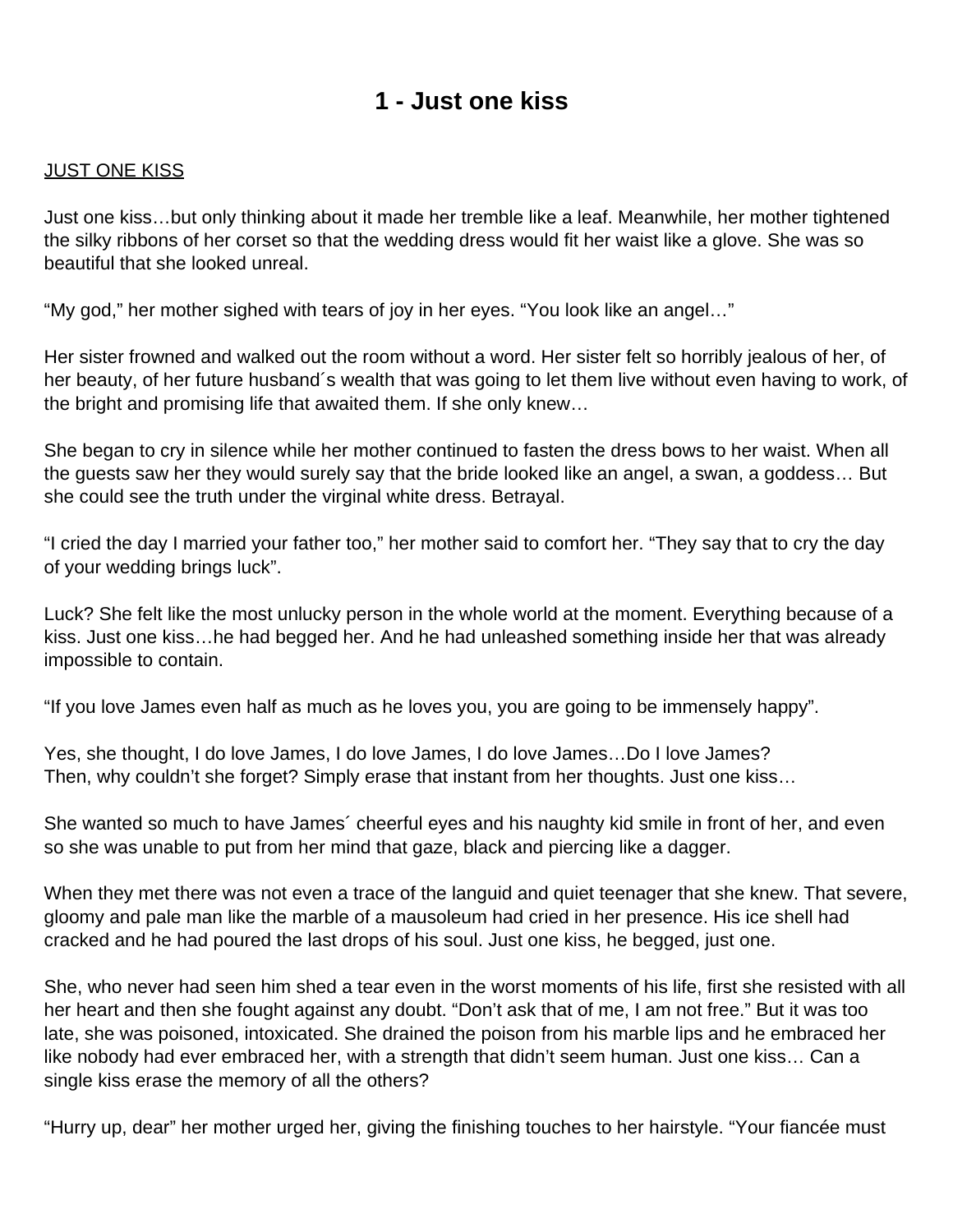already be waiting for you at the church."

Her mother headed out, leaving her alone. She looked at her reflection in the dressing room mirror. She hadn't even noticed that they had done her thick reddish hair in a cascade of curls and that she wore a tiara of white lilies round her forehead. Even with tearful, reddened eyes she certainly was a very beautiful girl.

She thought about James and herself, the perfect couple, the living image of happiness. How lucky that this mirror was not the mirror of Erised. She had the absolute certainty that it would have shown her a very different image at that moment: pale and subtle hands against her skin, ebony eyes, ice lips that would burn her and revive her from her own ashes like a phoenix. Just one kiss…

Life with James will be wonderful, she told herself, he will give me sons, a home, everything I always wanted. James is a good man, honest and brave. He always does what is right. Always? Her memories were overwhelmed by ferocious guffaws and merciless mockeries whispered with malice. By the most cruel insult.

Her eyes filled with tears again. How different things could have been if that insult had not left his lips… But there was no way to turn back time to undo the path that each one had chosen. And what could he offer her if she left this way to accompany him along his? Nothing that she had dreamt of for her future: light and stability. Only the burning of those lips that she had tasted just once but that she could not ever get rid off, even if she shed her skin like a snake. A single embrace, just one kiss…

In the distance, the bells of the church rung out cheerfully summoning guests to her wedding, although she had a feeling that she was going to her own funeral. She felt the wedding dress over her bones like a shroud. A lily came off her headdress and fell on the floor like a bad omen. She picked it up and put it under the neckline of her dress over the heart so she could feel its smooth, fresh touch, like his hands.

She watched her image in the mirror for the last time, wiping away the tears with the back of her hand and trying out a happy smile on herself. Nobody would notice it. All brides cry on their wedding day. She stood up and smoothed her dress so that not even a single crease could reveal that she was not the perfect bride that everyone expected. She took the gorgeous wedding bouquet of white lilies, that her mother had carefully left on a wet cloth so it would keep fresh, and left the house in which all her childhood had gone by. A shiny black limousine decorated with white ribbons was waiting for her, to take her to the church.

She was lucky not to look back, towards the corner of her street and the other that led all the way to Spinner's End. If she had, who knows, maybe she never would have reached the church where James was waiting for her, all a bundle of nerves.

A tall thin man with black hair and a face of a deathly pallor watched her getting into the car, half concealed in the shadows of the alley. When the car door shut with a crack, the man buried his face in his hands, which were as pale as his face and as elegant as those of a musician.

She was wrong. Time can twist like a curl of hair. That scene had already happened before, many years ago. He was seeing her again like that day in the park, as someone irredeemably predestined to be happy, luminous and unattainable to him, he who could only aspire to observe her from the dark.